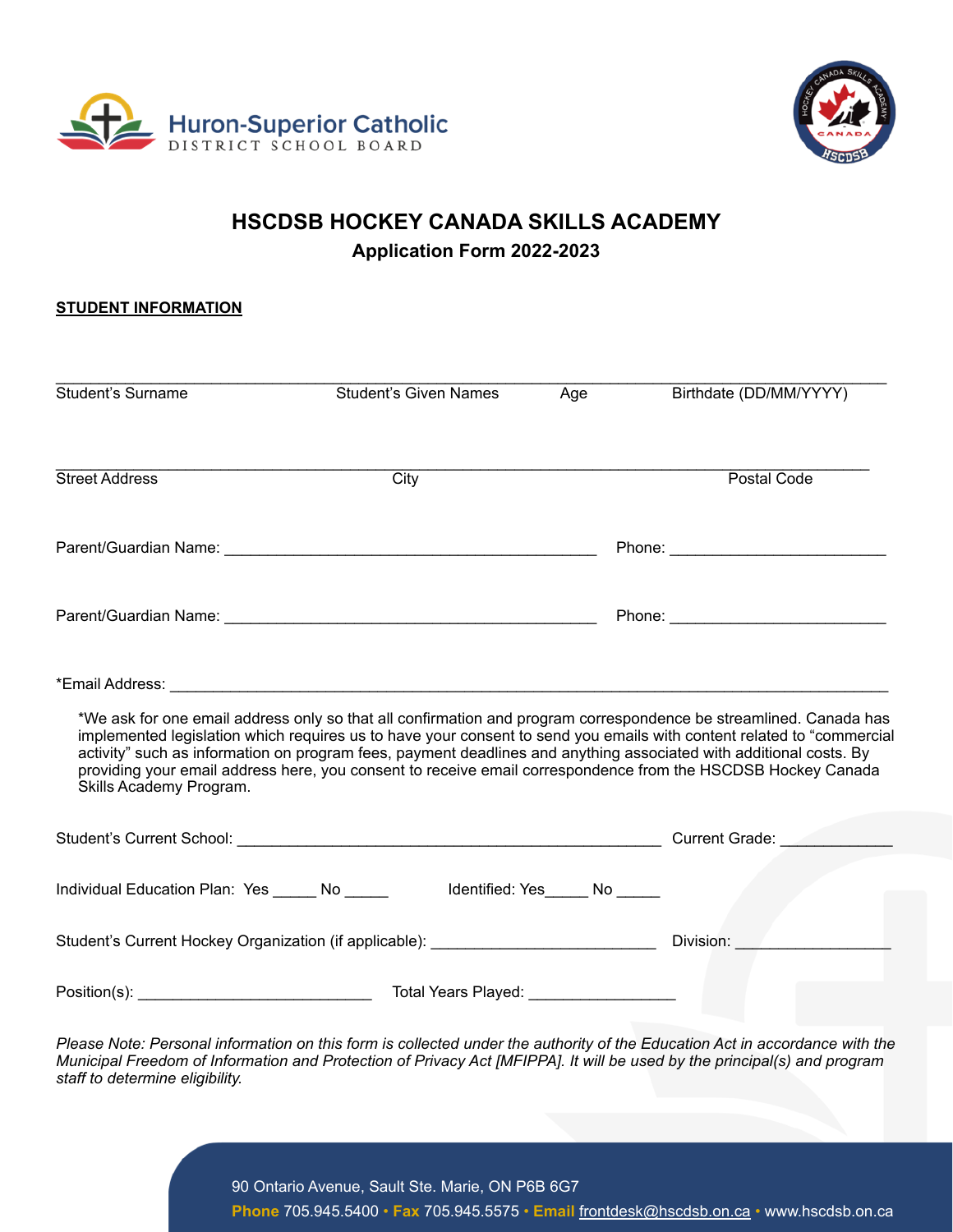

## **WRITTEN RESPONSES:**

**Student Response:** Why would you like to enroll or continue on in the HSCDSB Hockey Canada Skills Academy?

**Parent Response:** Why would you like to enroll or have your child continue in the HSCDSB Hockey Canada Skills Academy?

> 90 Ontario Avenue, Sault Ste. Marie, ON P6B 6G7 **Phone** 705.945.5400 • **Fax** 705.945.5575 • **Email** [frontdesk@hscdsb.on.ca](mailto:info@hscdsb.on.ca) • www.hscdsb.on.ca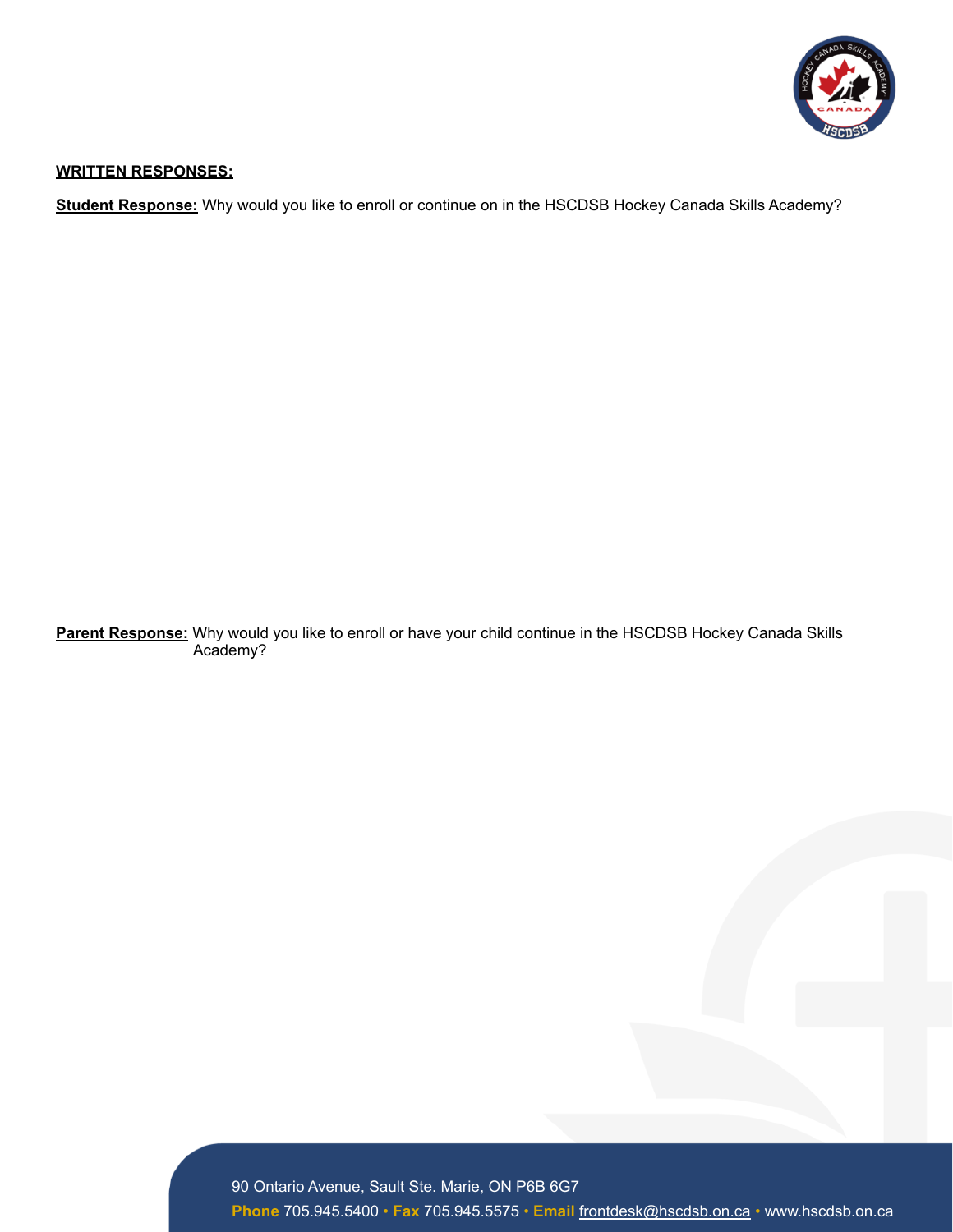

## **EXPECTATIONS AND CONSENT:**

The Huron-Superior Catholic District School Board hopes that each student athlete and their family will get the most out the HSCDSB Hockey Canada Skills Academy. By recognizing certain program expectations, we hope students and parents will be well informed and able to help create a successful school experience in this Specialized Learning Program. Please review the following sections and sign below to indicate that you have read and understood the expectations at the HSCDSB Hockey Canada Skills Academy.

### **Program Review**

I understand that the school will provide ongoing review of student needs related to program delivery, available resources and program fit. If my child's ongoing needs (academic or behavioural) prove greater than the supports available within the HSCDSB Hockey Canada Skills Academy, a review and consultation will occur with the parent, classroom teacher and administrator to determine the student's suitability for continued placement in the program. The final decision will rest with the principal.

#### **Home / School Communication**

Specialized Learning Programs seek to establish an active, collaborative, supportive learning community of students, parents, and teachers. Certain guidelines need to be followed to ensure a positive experience for the entire learning community. Parents are expected to relate to staff and other parents in a positive and professional manner using appropriate conflict resolution procedures to help create a supportive learning environment. Parent participation is valued but educators hold the ultimate responsibility for program delivery.

### **Transportation**

The Hockey Academy has been structured to offer the on-ice portion during school hours. With transportation being an integral and expensive undertaking for the program, student athletes are required to act responsibly in their efforts to meet departure times and exhibit appropriate behaviour / conduct while in transport. If a student requires alternative methods of transportation, the school office must be notified in advance. Students are not permitted to accept rides from anyone other than parents or guardians.

#### **Funding**

The HSCDSB Hockey Canada Skills Academy provides a unique opportunity for student athletes to promote their individual skill development while concurrently achieve academic credit. As an elective program, it has associated costs that exceed the funding of a regular day-school program.

## **Program Costs:**

A registration cost of \$650.00/elementary or \$700/secondary is charged to each participant and covers:

Transportation to and from the rink and dry-land training facility. (HSCDSB Bus Code of Conduct applies to all transportation provided for during this program), Ice rental, Hockey Canada Skills Academy Participant Registration, one Hockey Canada Skills Academy Jersey, one Hockey Academy gym t-shirt.

| <b>Payment Schedule</b>                 | <b>Payment Date</b> | <b>Elementary</b> | <b>Secondary</b> |
|-----------------------------------------|---------------------|-------------------|------------------|
| Non-Refundable Registration Deposit Due | April 8, 2022       | \$200.00          | \$200.00         |
| Second Installment Due                  | June 13, 2022       | \$200.00          | \$250.00         |
| <b>Balance Due</b>                      | September 9, 2022   | \$250.00          | \$250.00         |
| <b>Total Registration Cost</b>          |                     | \$650.00          | \$700.00         |